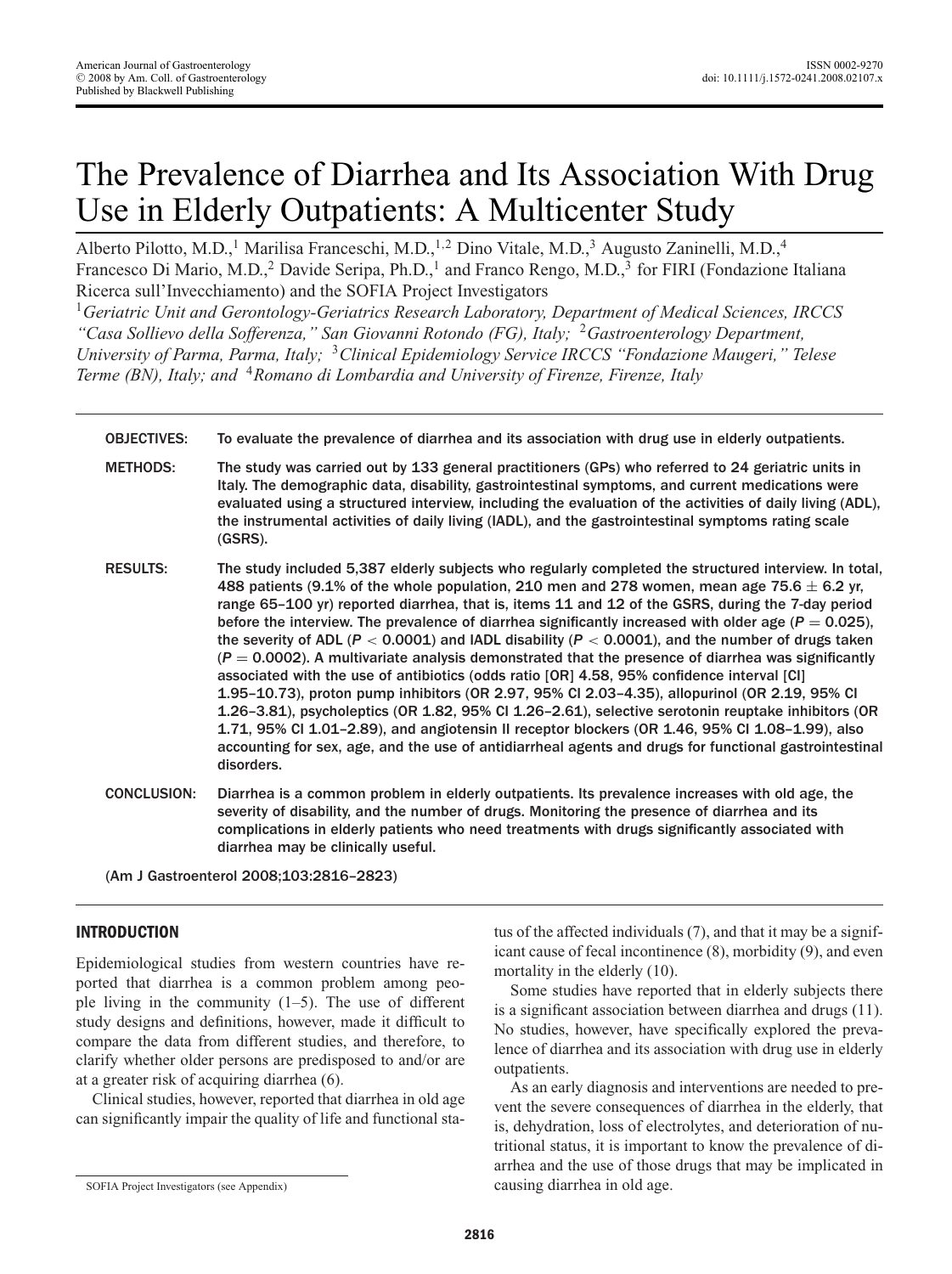The aim of the study was to evaluate the prevalence of diarrhea and its association with drug use in a large population of elderly outpatients.

## **METHODS**

The study was funded by the FIRI (Fondazione Italiana Ricerca sull'Invecchiamento, Italian Foundation for the Research on Aging) and carried out by 133 general practitioners (GPs) in the frame of the SOFIA Project, that is, Observational Study on Drug Use by the Elderly (12).

At the study's conception, 192 GPs were randomly identified from local GP lists, 188 of whom attended a preliminary meeting to receive information about the aim, methods, and study design. The meeting was carried out by 24 educated specialists in geriatrics referring to 24 geriatric units in Italy. Of 188 GPs who attended the meeting, 133 agreed to carry out the investigation.

## *Inclusion Criteria*

The investigation was conducted from March to June 2003. The GPs included all patients seen during a 2-wk period (10 working days) who agreed to participate in the study. All subjects aged 65 yr and over who sought their GP for a medical problem during this 2-wk period were included in the study. Elderly patients who were visited in their home or in nursing homes were not included.

#### *Data Collection: Demographic and Clinical Variables*

In all elderly subjects, the data were obtained by a structured interview of the patients and/or their relatives, and where possible, were confirmed by the GPs' medical records. The demographic data (age and gender), physical functions according to activities of daily living (ADL) (13) and instrumental activities of daily living (IADL) (14) questionnaires, current therapies, and gastrointestinal symptoms evaluated according to the gastrointestinal symptom rating scale (GSRS) (15) were recorded. Moreover, the number of gastroenterological visits and instrumental examinations related to the presence of disorders of the gastrointestinal tract, that is, gastrointestinal tract barium X-ray, colonoscopy, abdominal ultrasounds, and computerized tomography, which were carried out by patients during the last 6-month period, were recorded.

The records were computerized and e-mailed to the Statistics Reference Centre for evaluation.

#### *Physical Function*

The physical functions were assessed with standardized tests evaluating a patient's ability to perform six activities of daily living: bathing, dressing, transferring, walking, toileting, and eating (13). Eight instrumental activities of daily living managing finances, taking medications, using the telephone, shopping for food or clothes, washing, using transportation, preparing meals, and doing housework—were also evaluated (14). According to previous studies (16), we defined severe disability as a loss of three or more functions on the ADL and/or IADL questionnaires, moderate disability as a loss of two functions on the ADL and/or IADL questionnaires, mild disability as a loss of at least one function on the ADL and/or IADL questionnaires, and no disability as no loss in ADL/IADL functions.

#### *Gastrointestinal Symptom Rating Scale (GSRS)*

To assess the gastrointestinal symptoms, we used the GSRS, a validated disease-specific questionnaire designed to evaluate common gastrointestinal symptoms. The GSRS includes 15 symptoms and uses a 7-point Likert scale in which 1 represents the most positive option and 7 the most negative. According to previous analyses (17), the severity of symptoms was graded as mild (1 and 2 points), moderate (3 and 4 points), and severe (5–7 points of Likert scale). The items are combined into five clinical syndromes: abdominal pain, reflux, indigestion, diarrhea, and constipation. Because the pathophysiology and clinical meaning of upper gastrointestinal symptoms differ from those of lower gastrointestinal symptoms, we evaluated the association between drug use and gastrointestinal symptoms separately for the upper and lower gastrointestinal tracts.

Data on the association between abdominal pain, reflux syndrome and indigestion syndrome (items 1–8 of the GSRS), and drug use have been published elsewhere (12). The items that explore the symptom constipation were (item 10) decreased passage of stools, (13) hard stools, and (15) defecation with straining and a feeling of incomplete evacuation of stools. The items including the symptom diarrhea in the GSRS are: (11) increased passage of stools, representing reported increased defecation; rate according to frequency, (12) loose stools representing reported loose or watery stool; rate according to consistency independent of frequency and feelings of incomplete evacuation, and (14) urgent need for defecation, representing reports of urgent need for defecation, feelings of incomplete control, and inability to control defecation; rate according to intensity, frequency, and impact on social performance.

According to the Rome diagnostic criteria for diarrhea (18), we included in the analysis patients who reported mild or moderate or severe discomfort in the items (11) and/or (12) of the GSRS, excluding patients who reported urgent need for defecation (item 14). The gastrointestinal symptoms reported by the patients were referred to the last week before the survey.

### *Drug Use*

Drug use was identified according to the Anatomical Therapeutics Chemical (ATC) classification code system (19). In this system, drugs are divided into 14 main anatomical groups, each being further divided into two sublevels, therapeutic and pharmacological. During the interview, the names of specific drugs were recorded as well as the doses, the use patterns (acute, chronic, or on demand), and the duration of treatment. The patients were defined as drug users if they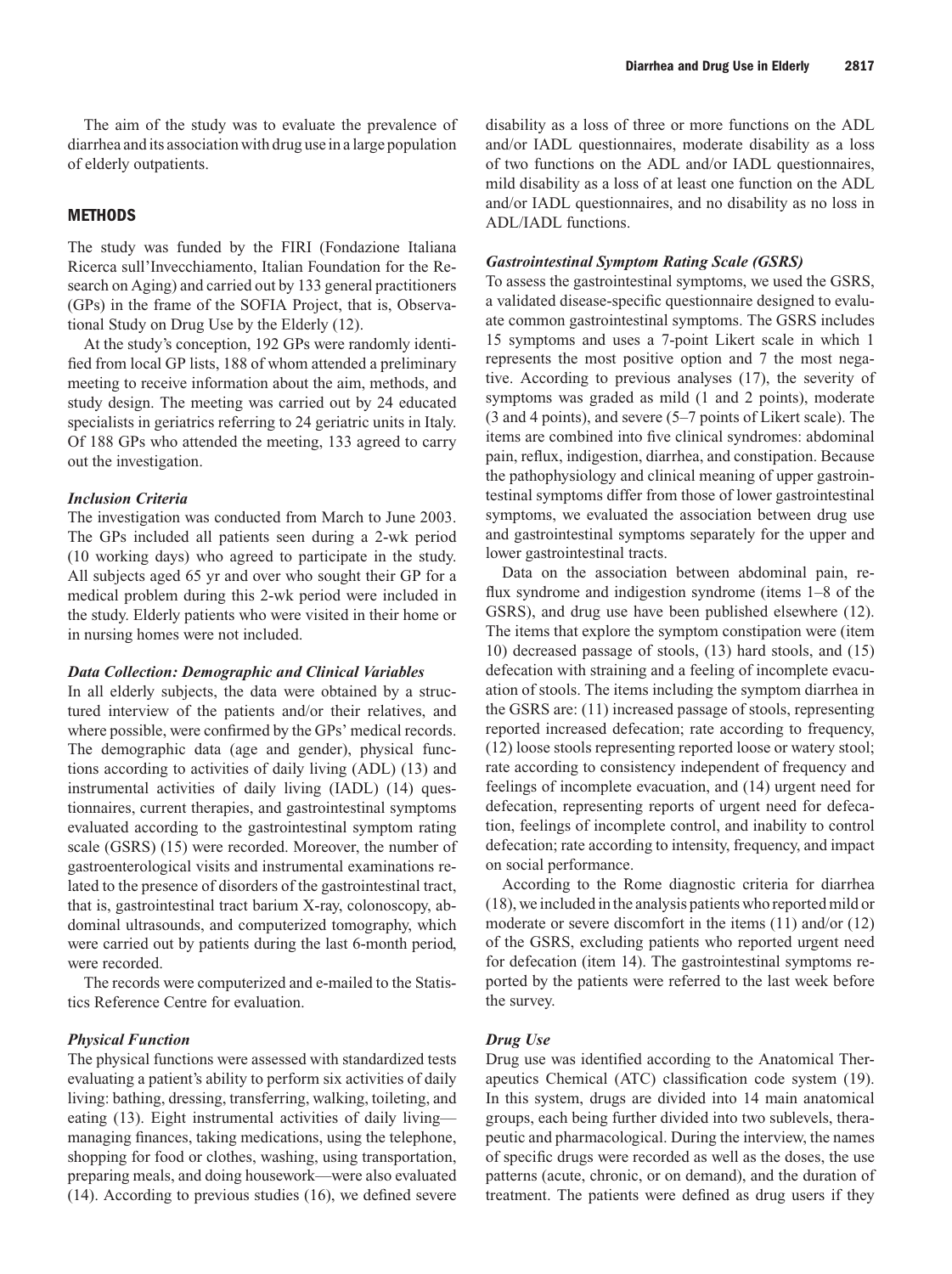were taking a drug from any of the above described classes at the time of the visit.

#### *Statistical Analysis*

The Pearson  $\chi^2$  test, the Student *t*-test for independent sample, and Fisher's exact test, when appropriate, were used for the comparison of the demographic and clinical characteristics and drug use in patients with diarrhea *versus* patients without gastrointestinal symptoms. The Cochrane Armitage trend test was used to evaluate the prevalence of diarrhea in patients with different age, grades of disability, and different number of drugs taken. The univariate analysis was performed to evaluate the potential correlations among sex, age, the use of individual drugs, and the presence of diarrhea. The binary logistic regression analyses were used to estimate the risk of diarrhea associated with medications, after adjusting for age, sex, and the use of drugs that resulted in the univariate analysis as significantly associated with diarrhea, that is, proton pump inhibitors (PPI), drugs for gastrointestinal disorders, antidiarrheal agents, iron salts, digoxin, angiotensin II receptor blockers (ARB), corticosteroids, l-thyroxin, antibiotics, nonsteroidal anti-inflammatory drugs (NSAID), allopurinol, psycholeptics, selective serotonin reuptake inhibitors (SSRI), and drugs for obstructive airway diseases.

The results are shown as odds ratios (OR) and relative 95% confidence intervals (CI) of the independent variables. The maximum likelihood method was used for entering and removing variables and for calculating variable interaction. A goodness-of-fit  $\chi^2$  test [2 × ln (O/E)] was used to test the hypothesis that the final variable models fit the data adequately. The c-statistic was used to evaluate the usefulness of the model in predicting the response.

The statistical analysis was performed using the SPSS version 13.0 for Windows statistical software package. All *P* values were 2-tailed, with statistical significance indicated by a value of  $P < 0.05$ .

## **RESULTS**

#### *Prevalence of Diarrhea*

During the study period, 5,533 subjects were observed by 133 GPs; 18 subjects were excluded because they did not fulfill the inclusion criteria (age 65 yr or over). Of the 5,515 elderly subjects who were eligible for the study, 5,387, that is, 97.7% (2,455 men and 2,932 women, mean age 75.1  $\pm$ 6.2 yr, range 65–100 yr), regularly completed the GSRS and were included in the final analysis. Of these subjects, 877 patients (16.3%, 357 men and 520 women;  $P = 0.002$ ) reported abdominal pain, 764 patients (14.2%, 320 men and 444 women;  $P = 0.027$ ) reported reflux syndrome, 1,388 patients (25.8%, 639 men and 699 women;  $P = 0.067$ ) reported indigestion syndrome, and 1,288 patients (23.9%, 490 men and 798 women;  $P < 0.0001$ ) reported constipation.

A total of 488 patients out of 5,387, that is, 9.1% of the total population, reported diarrhea, as evaluated according to the items 11 and 12 of the GSRS.

Table 1 shows the demographic and clinical characteristics of the study population divided according to the presence *versus* the absence of gastrointestinal symptoms. Patients with diarrhea were significantly older  $(P = 0.004)$  and more were women  $(P = 0.046)$  than patients without gastrointestinal symptoms. Patients with diarrhea, moreover, were significantly more disabled in both the ADL  $(P < 0.0001)$  and IADL  $(P < 0.0001)$ . Patients with diarrhea were taking a significantly higher number of drugs than subjects without gastrointestinal symptoms ( $P < 0.0001$ ). Moreover, patients with diarrhea had performed a significantly higher number of gastroenterological visits (*P* < 0.0001), barium X-ray

|  |  |  |  |  |  | Table 1. Demographic, Functional, and Clinical Characteristics of Patients With Diarrhea and Without Gastrointestinal Symptoms |  |  |  |
|--|--|--|--|--|--|--------------------------------------------------------------------------------------------------------------------------------|--|--|--|
|--|--|--|--|--|--|--------------------------------------------------------------------------------------------------------------------------------|--|--|--|

|                                            | Diarrhea       | No GI symptoms |          |  |
|--------------------------------------------|----------------|----------------|----------|--|
|                                            | $(N = 488)$    | $(N = 1,569)$  | P Value  |  |
| Women, $N$ $(\%)$                          | 278 (57.0)     | 811 (51.7)     | 0.046    |  |
| Age $(yr)$                                 |                |                |          |  |
| Mean $\pm$ SD                              | $75.6 \pm 6.2$ | $74.4 \pm 6.0$ | 0.004    |  |
| Range                                      | $65 - 100$     | $65 - 99$      |          |  |
| Drug use (mean $\pm$ SD)                   | $3.2 \pm 2.0$  | $2.4 \pm 1.8$  | 0.0001   |  |
| Gastroenterological visits, $N$ (%)        | 259(53.1)      | 581 (37.0)     | < 0.0001 |  |
| Gastrointestinal barium X-ray, $N$ (%)     | 34(7.0)        | 13(0.8)        | < 0.0001 |  |
| Colonoscopy, $N(\%)$                       | 50(10.2)       | 25(1.6)        | < 0.0001 |  |
| Abdominal ultrasounds, N (%)               | 125(25.6)      | 141(9.0)       | < 0.0001 |  |
| Abdominal computerized tomography, $N$ (%) | 26(5.3)        | 23(1.5)        | < 0.0001 |  |
| ADL, $N$ $(\%)^*$                          |                |                |          |  |
| No disability                              | 361 (74.0)     | 1418 (90.4)    |          |  |
| Mild disability                            | 90 (18.4)      | 111(7.1)       | < 0.0001 |  |
| Moderate or severe disability              | 37(7.6)        | 30(2.6)        |          |  |
| IADL, N $(%)^{\dagger}$                    |                |                |          |  |
| No disability                              | 278 (57.0)     | 1130(72.0)     |          |  |
| Mild disability                            | 94 (19.3)      | 247 (15.7)     | < 0.0001 |  |
| Moderate or severe disability              | 116(23.8)      | 192 (12.2)     |          |  |

∗Activities of daily living.

†Instrumental activities of daily living.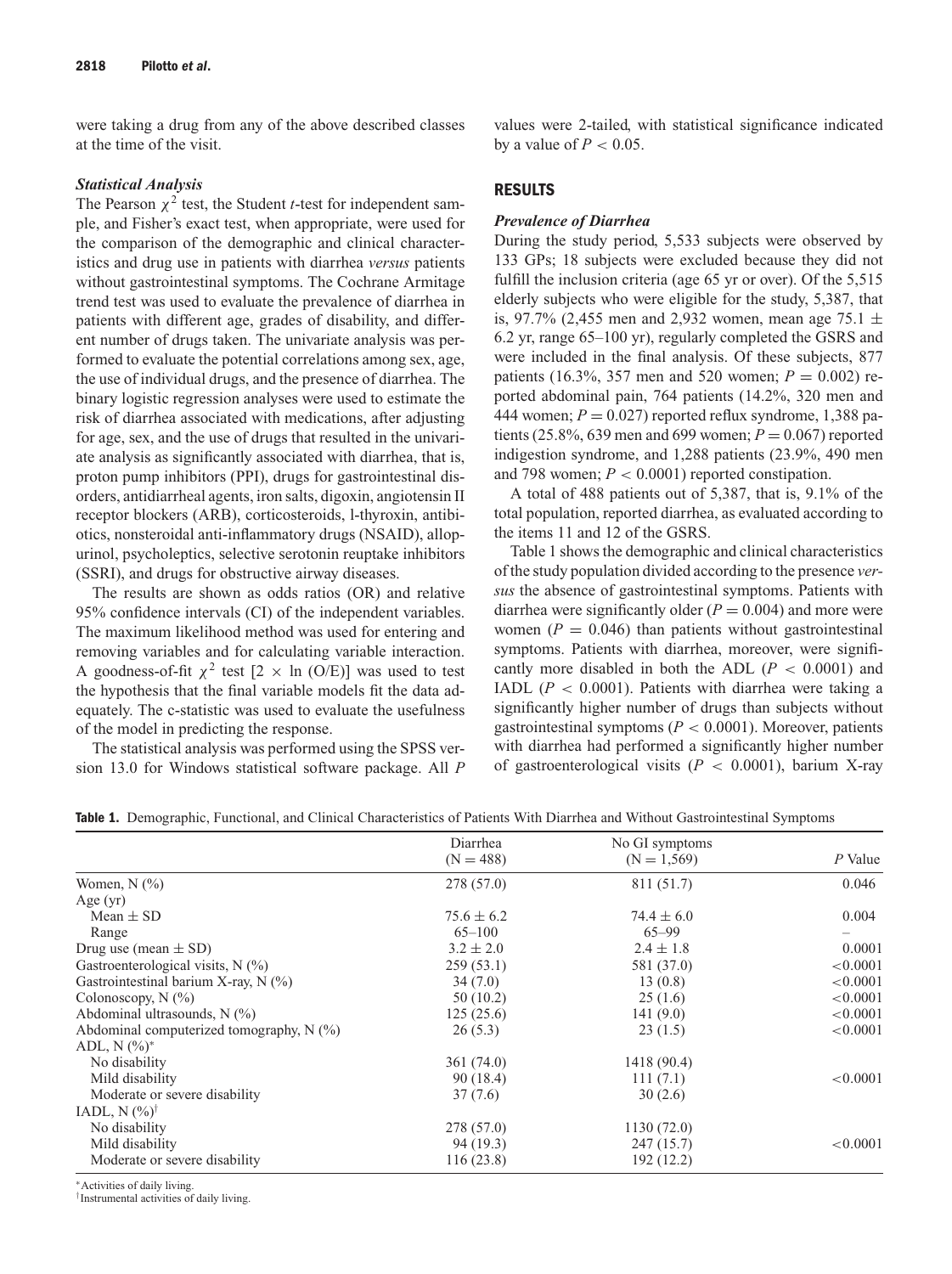|                  |                                                         | All     |                      | Drug Use<br>in 488 | Drug Use<br>in 1,569           |           |
|------------------|---------------------------------------------------------|---------|----------------------|--------------------|--------------------------------|-----------|
|                  |                                                         | Treated | Prevalence           |                    | Patients With Patients Without |           |
|                  |                                                         |         | Patients of Diarrhea | Diarrhea           | GI Symptoms                    |           |
| ATC Code*        | Drug/s                                                  | N       | $N(\%)$              | N(%                | $N(\%)$                        | $P$ Value |
| A02BA            | $H2$ antagonist receptors                               | 97      | 5(5.2)               | 5(1.0)             | 11(0.7)                        | 0.544     |
| A02BC            | Proton pump inhibitors                                  | 562     | 69(12.3)             | 69(14.1)           | 68 (4.3)                       | < 0.0001  |
| A03              | Drugs for functional gastrointestinal disorders         | 137     | 24 (17.5)            | 24(4.9)            | 14(0.9)                        | < 0.0001  |
| A05              | Drugs for functional bile and liver therapy             | 37      | 5(8.1)               | 5(1.0)             | 6(0.4)                         | 0.145     |
| A06              | Laxatives                                               | 34      | 3(8.8)               | 3(0.6)             | 1(0.1)                         | 0.044     |
| A07              | Antidiarrheal agents                                    | 62      | 50(80.6)             | 50(10.2)           | 12(0.8)                        | < 0.0001  |
| A10              | Insulin- or oral blood glucose-lowering drugs           | 573     | 57 (9.9)             | 57(11.7)           | 160(10.2)                      | 0.354     |
| A11              | Vitamin and mineral supplements                         | 87      | 10(11.5)             | 10(2.0)            | 21(1.3)                        | 0.287     |
| <b>B01AA03</b>   | Warfarin                                                | 161     | 19(11.8)             | 19(3.9)            | 47(3.0)                        | 0.307     |
| B01AC            | Ticlopidine                                             | 203     | 22(10.8)             | 22(4.5)            | 51(3.3)                        | 0.207     |
| B03A             | Antianemic preparations of iron salts                   | 23      | 6(26.1)              | 6(1.2)             | 5(0.3)                         | 0.026     |
| B0A1C06/N02BA01  | Low-dose aspirin                                        | 1,121   | 82 (7.3)             | 82 (16.4)          | 301(19.2)                      | 0.081     |
| C <sub>01</sub>  | Digoxin                                                 | 359     | 36(10.0)             | 36(7.4)            | 77 (4.9)                       | 0.041     |
| C01DA            | Nitrates                                                | 443     | 42(9.5)              | 42(8.6)            | 98(6.2)                        | 0.080     |
| CO <sub>2</sub>  | Antiadrenergic agents                                   | 425     | 28(6.6)              | 28(5.7)            | 81 (5.2)                       | 0.644     |
| CO <sub>3</sub>  | Diuretics                                               | 753     | 69(9.2)              | 69(14.1)           | 180(11.5)                      | 0.131     |
| CO7              | Beta-blockers                                           | 573     | 55 (9.6)             | 55(11.3)           | 177(11.3)                      | 1.000     |
| CO8              | Calcium channel blockers                                | 1,205   | 104(8.6)             | 104(21.3)          | 330(21.0)                      | 0.899     |
| C <sub>09</sub>  | Agents acting on renin-angiotensin system<br>inhibitors | 1,745   | 157(9.0)             | 157(32.2)          | 513 (32.7)                     | 0.868     |
| C09C/C09D        | Angiotensin II receptor blockers (ARB)                  | 650     | 79(12.2)             | 79(16.2)           | 183(11.7)                      | 0.010     |
| C10              | Serum lipid-reducing agents                             | 739     | 58 (7.8)             | 58 (11.9)          | 184(11.7)                      | 0.936     |
| G04CA/G04CB      | Urogenital system and sex hormones                      | 448     | 40(8.9)              | 40(8.2)            | 127(8.1)                       | 0.925     |
| H <sub>02</sub>  | Corticosteroids                                         | 127     | 20(15.7)             | 20(4.1)            | 23(1.5)                        | 0.001     |
| H03              | Thyroid hormones l-thyroxin                             | 210     | 25(11.9)             | 25(5.1)            | 49(3.1)                        | 0.050     |
| I                | Anti-infective drugs for systemic use                   | 65      | 13(20.0)             | 13(2.7)            | 11(0.7)                        | 0.001     |
| L                | Antitumoral drugs and immunomodulators                  | 142     | 8(5.6)               | 8(1.6)             | 34(2.2)                        | 0.584     |
| M01A             | <b>NSAIDs</b>                                           | 334     | 34(10.2)             | 34(7.0)            | 72 (4.6)                       | 0.046     |
| M01AH            | Coxibs                                                  | 155     | 15(9.7)              | 15(3.1)            | 39(2.5)                        | 0.516     |
| M04              | Allopurinol                                             | 182     | 24(13.2)             | 24(4.9)            | 38 (2.4)                       | 0.009     |
| M05BA            | Bisphosphonates                                         | 210     | 21(10.0)             | 21(4.3)            | 42(2.7)                        | 0.072     |
| N05              | Psycholeptics                                           | 520     | 59(11.3)             | 59 (12.1)          | 102(6.5)                       | < 0.0001  |
| N06              | Psychoanaleptics - SSRI                                 | 200     | 36(18.0)             | 36(7.4)            | 45(2.9)                        | 0.039     |
| R <sub>0</sub> 3 | Drugs for obstructive airway diseases                   | 297     | 31(10.4)             | 31(6.4)            | 71(4.5)                        | 0.090     |

**Table 2.** Prevalence of Diarrhea in 5,387 Patients According to the Individual Drug Treatment and Rates of Individual Drugs Used in Patients With Diarrhea and Patients Without Gastrointestinal Symptoms

∗Anatomical Therapeutic Chemical classification.

 $(P < 0.0001)$ , colonoscopies  $(P < 0.0001)$ , abdominal ultrasounds  $(P < 0.0001)$ , and computerized tomography of the abdomen ( $P < 0.0001$ ) than patients without gastrointestinal symptoms.

No difference was found in the prevalence of diarrhea between men and women  $(8.6\% \text{ vs } 9.5\% \text{ respectively}; P =$ 0.282).

The prevalence of diarrhea significantly increased with advancing age (8.3% of diarrhea in patients aged 65–74 yr, 9.9% in patients aged 75–84 yr, 11.0% in patients aged  $\geq 85$  yr;  $P = 0.025$ ). Moreover, the prevalence of diarrhea significantly increased with the severity of disability evaluated by ADL (8.1% of diarrhea in patients without disability, 13.9% in patients with mild disability, 15.9% in patients with moderate disability, and 15.3% in patients with severe disability;  $P < 0.0001$ ) and IADL (8.2% of diarrhea in patients without disability, 9.4% in patients with mild disability, 9.9% in patients with moderate disability, and 11.0% in patients with severe disability;  $P < 0.0001$ ).

#### *Diarrhea and Drug Use*

A significantly higher prevalence of diarrhea was observed in patients who were taking a higher number of drugs (6.8% for 0 drugs, 8.2% for 1–2 drugs, 11.0% for 3–5 drugs, and 11.7% for  $\geq 6$  drugs;  $P < 0.0002$ ).

Table 2 shows the prevalence of diarrhea in patients divided according to the drugs taken. As expected, a high use of antidiarrheal drugs was observed in patients with diarrhea (80.6%). Considering the other drug classes, the highest prevalence of diarrhea was observed in patients who were taking iron salts (26.1%), antibiotics (20.0%), SSRIs (18.0%), drugs for functional gastrointestinal disorders (17.5%), and steroids (15.7%). Compared to the mean value of prevalence observed in the study population (9.1%), a higher rate of diarrhea was also observed in patients who were taking allopurinol (13.2%), PPI (12.3%), ARB (12.2%), thyroid hormones l-thyroxin (11.9%), warfarin (11.8%), psycholeptics (11.3%), ticlopidine (10.8%), NSAID (10.2%), bisphosphonates (10.0%), and digoxin (10.0%).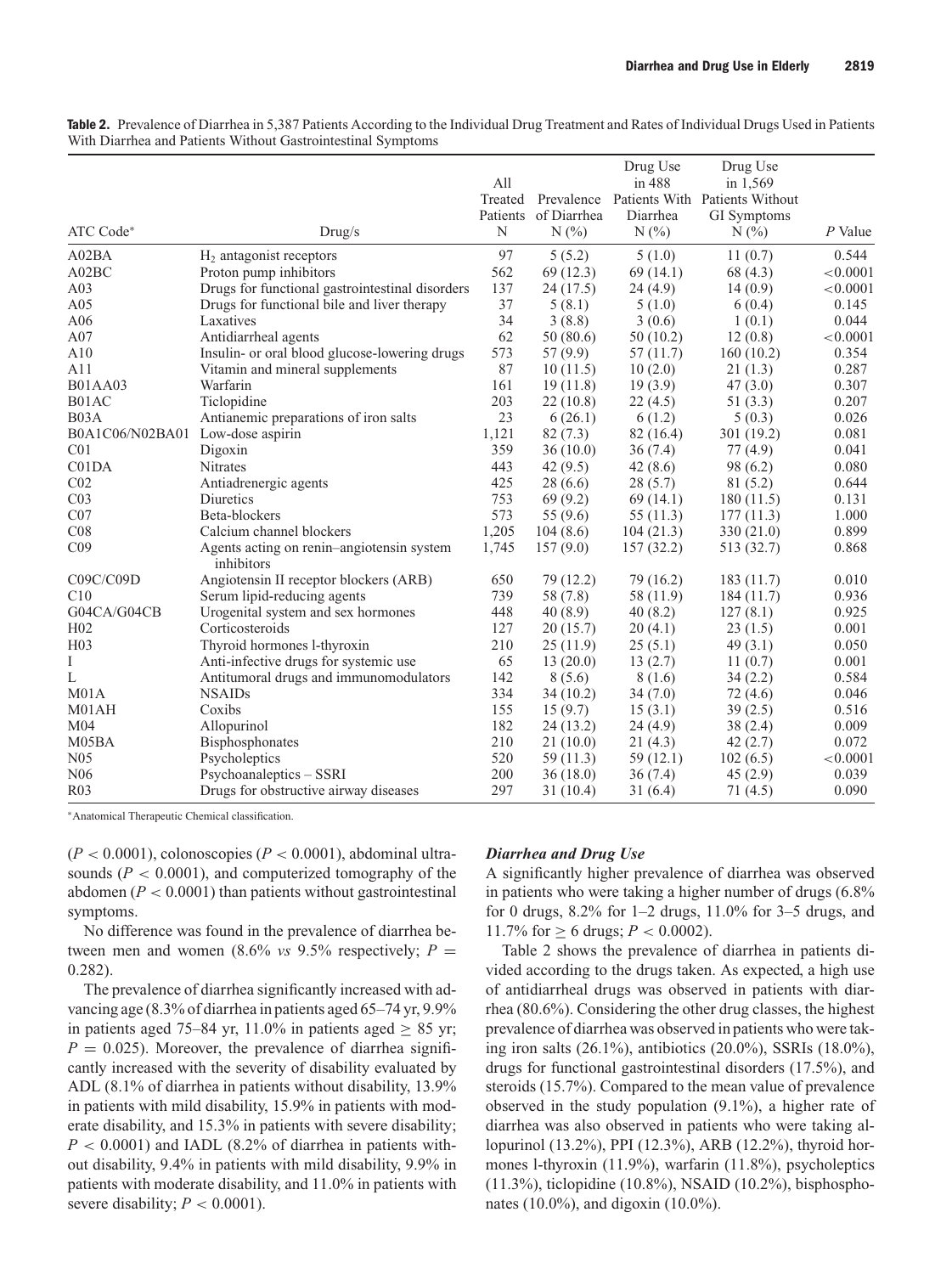#### **2820 Pilotto** *et al***.**

**Table 3.** Risk of Diarrhea in Elderly Outpatients According to Drug Use

| Drug Class                                      | OR.   | 95% CI         | P Value     |
|-------------------------------------------------|-------|----------------|-------------|
| Overall diarrhea                                |       |                |             |
| Antidiarrheal agents                            | 13.28 | $6.88 - 25.64$ | < 0.0001    |
| Antibiotics                                     | 4.58  | $1.95 - 10.73$ | < 0.0001    |
| Drugs for functional gastrointestinal disorders | 4.44  | $2.19 - 9.02$  | < 0.0001    |
| Proton pump inhibitors                          | 2.97  | $2.03 - 4.35$  | ${<}0.0001$ |
| Allopurinol                                     | 2.19  | $1.26 - 3.81$  | 0.006       |
| Psycholeptics                                   | 1.81  | $1.26 - 2.61$  | 0.001       |
| Selective serotonin reuptake inhibitors         | 1.71  | $1.01 - 2.89$  | 0.045       |
| Angiotensin II receptor blockers                | 1.46  | $1.08 - 1.99$  | 0.015       |
| Moderate-to-severe diarrhea                     |       |                |             |
| Antidiarrheal agents                            | 30.53 | 15.03-61.99    | < 0.0001    |
| Drugs for functional gastrointestinal disorders | 5.68  | $2.35 - 13.71$ | < 0.0001    |
| Antibiotics                                     | 5.32  | $1.68 - 16.77$ | 0.004       |
| Proton pump inhibitors                          | 3.63  | $2.14 - 6.17$  | < 0.0001    |
| Selective serotonin reuptake inhibitors         | 2.44  | $1.19 - 5.04$  | 0.016       |
| L-thyroxin                                      | 2.15  | $1.01 - 4.57$  | 0.047       |
| Angiotensin II receptor blockers                | 2.01  | $1.29 - 3.12$  | 0.002       |

Table 2 shows the percentages of individual drugs taken by patients with diarrhea *versus* patients without gastrointestinal symptoms. In patients with diarrhea, a significantly higher use of antidiarrheal agents (OR 14.81, 95% CI 7.82– 28.06), drugs for functional gastrointestinal disorders (OR 5.75, 95% CI 2.95–11.20), iron salts (OR 3.89, 95% CI 1.18– 12.81), anti-infective drugs for systemic use (OR 3.88, 95% CI 1.73–8.71), PPI (OR 3.64, 95% CI 2.56–5.17), steroids (OR 2.87, 95% CI 1.56–5.28), allopurinol (OR 2.08, 95% CI 1.24–3.51), psycholeptics (OR 1.98, 95% CI 1.41–2.77), SSRI (OR 1.98, 95% CI 1.22–3.23), l-thyroxin (OR 1.67, 95% CI 1.01–2.74), NSAID (OR 1.56, 95% CI 1.02–2.37), digoxin (OR 1.54, 95% CI 1.02–2.32), and ARB (OR 1.46, 95% CI 1.10–1.95), than patients without gastrointestinal symptoms, was observed.

Dividing patients according to the severity of diarrhea, we observed that digoxin, NSAIDs, allopurinol, and psycholeptics were significantly associated with mild diarrhea, while antidiarrheal agents (OR 33.36, 95% CI 16.97–65.58), drugs for functional gastrointestinal disorders (OR 8.86, 95% CI 4.09–19.17), iron salts (OR 5.42, 95% CI 1.29–22.89), antibiotics (OR 5.00, 95% CI 1.83–13.69), PPI (OR 4.91, 95% CI 3.12–7.62), steroids (OR 4.48, 95% CI 2.15–9.36), SSRI (OR 2.48, 95% CI 1.28–4.78), drugs for obstructive airway diseases (OR 2.11, 95% CI 1.20–3.72), l-thyroxin (OR 2.07, 95% CI 1.05–4.06), and ARB (OR 1.88, 95% CI 1.26–2.81) were significantly associated with the presence of moderate or severe grade of diarrhea.

As shown in Table 3, the multivariable analysis demonstrated that the presence of diarrhea was significantly associated with the use of antibiotics, PPI, allopurinol, psycholeptics, SSRI, and ARB, also accounting for sex, age, and the use of antidiarrheal agents and drugs for functional gastrointestinal disorders. Considering only patients with moderate or severe diarrhea, a significant association was observed with the use of antibiotics, PPI, SSRI, l-thyroxin, and ARB. The c-statistic was 0.68 (95% CI 0.651–0.708) for overall diarrhea and 0.73 (95% CI 0.680–0.772) for the moderateto-severe diarrhea, confirming the usefulness of the model in predicting the response.

# **DISCUSSION**

Some studies have explored the prevalence of diarrhea in old age, but the data do not give homogeneous results. The differences in the definitions of diarrhea and the methodology of the study recruitment may explain the discrepancies in the results. In our study, the evaluation of gastrointestinal symptoms was ascertained by the physician who carried out a structured interview of patients. Diarrhea was defined in agreement with the Rome diagnostic criteria (18) as the increased frequency of stools and/or the presence of loose or watery stool, that is, the items 11 and 12 of the GSRS. Thus, the prevalence of diarrhea that we found in our population of elderly outpatients was 9.1%. This rate is apparently lower than the 14.9% of prevalence of diarrhea reported in a previous study performed in 328 noninstitutionalized elderly subjects from the United States (1). In this study, the collection of data was made through a mailed self-administered questionnaire, and the patients with diarrhea included in the survey were both "the subjects with a stool frequency more than three stools per days" and "the subjects who passed loose or watery stool and/or with urgent need for defecation," that is, items 11, 12, and 14 of the GSRS. Indeed, in our population, if we define as patients with diarrhea all patients who reported a positive answer in the items 11, 12, and 14, the prevalence of diarrhea was 13.9%, that is, very similar to the rate reported by Talley *et al*. (1). More recently, a crosssectional survey carried out in Australia, Canada, Ireland, and the United States reported a prevalence of diarrhea of 3.9% in elderly subjects aged 65 yr or more (2). In this study, diarrhea was defined as three loose stools or bowel movements in any 24-h period during the 4 wk before the interview. In the study, however, data were collected by a telephone call,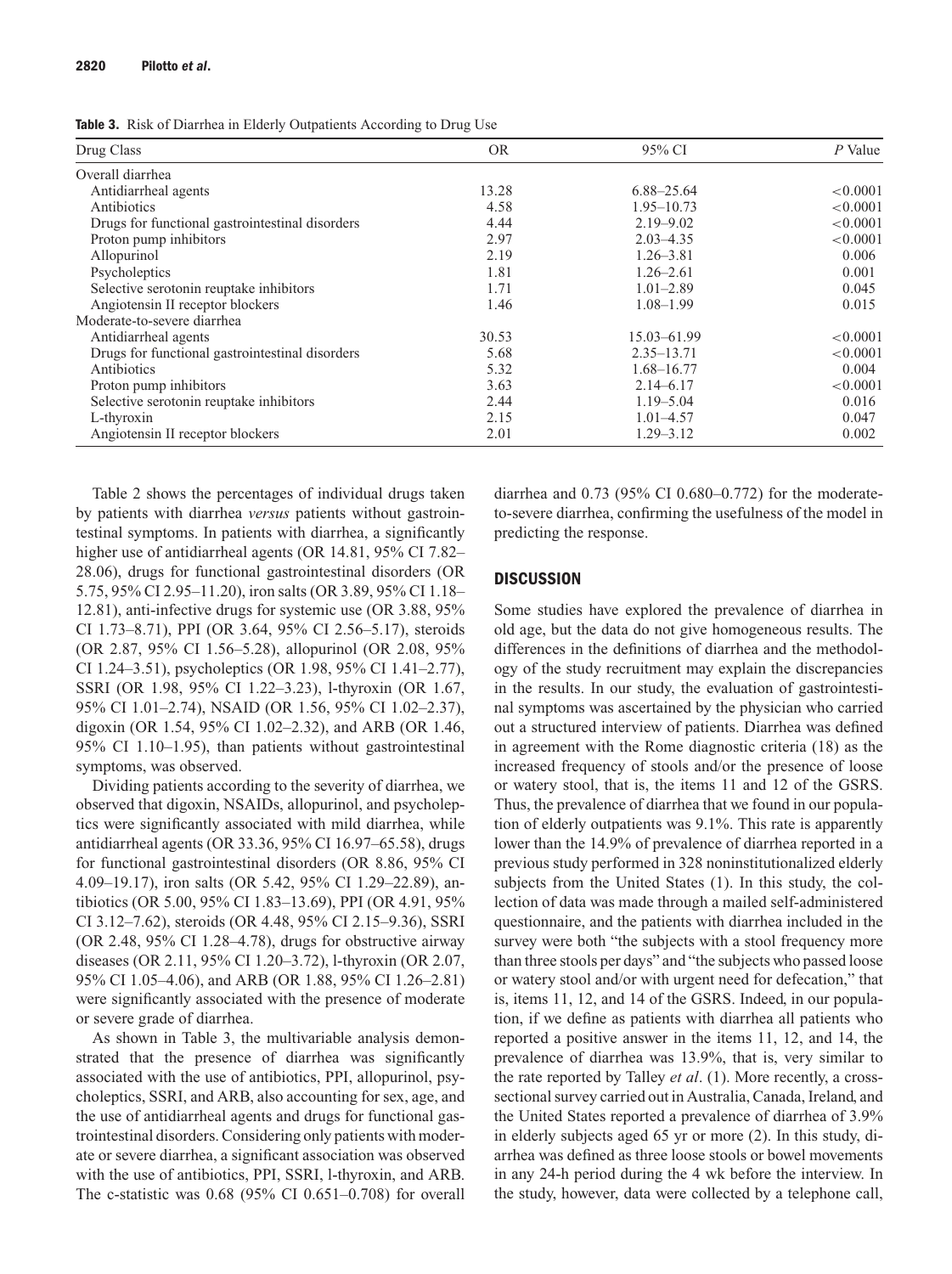thus excluding persons who do not have access to a fixed line telephone in their home, and therefore, probably the older and more disabled elderly people. This could explain the low prevalence of diarrhea found in that survey.

In our study, we observed that the prevalence of diarrhea significantly increases with increasing of both the age and the grade of disability, as evaluated by the ADL and the IADL.

Moreover, we demonstrated that, in the past 6 months, elderly patients with diarrhea underwent a significantly higher number of gastroenterological visits and instrumental examinations of the gastrointestinal tract such as barium X-ray, colonoscopies, abdominal ultrasounds, and computerized tomographies than elderly subjects without gastrointestinal symptoms. This finding is indirectly in agreement with previous studies supporting the concept that diarrhea in old age may significantly impair the quality of life and functional status of the affected individuals (3, 7), and that it may be a cause of morbidity (9) and complications (6), leading to a severe burden in hospitalized elderly patients (20).

Diarrhea is a relatively frequent adverse event, accounting for about 7% of all drug-adverse effects (21). Our study demonstrates that elderly patients with diarrhea were taking a significantly higher number of drugs than patients without gastrointestinal symptoms; moreover, a significant increase in the prevalence of diarrhea occurred in patients who were treated with a progressively higher number of drugs, reaching a prevalence of 11.0% in patients who were taking 3–5 drugs, and a prevalence of 11.7% in patients who were concomitantly taking 6 or more drugs.

More than 700 drugs have been implicated in causing diarrhea. In this elderly population of outpatients, the drugs significantly associated with the presence of diarrhea, other than antidiarrheal agents, were antimicrobials, PPI, allopurinol, psycholeptics, SSRI, and ARB. Several mechanisms have been reported to be involved in inducing drug-related diarrhea such as altered gastrointestinal defenses, mucosal damage of the small and large intestine, and/or disruption of normal pathophysiological processes of fluid and electrolyte absorption and secretion; sometimes, more than one mechanism may be involved (22).

Antibiotic-associated diarrhea is a common adverse event of antibiotic therapy. In agreement with previous findings (23), we found a prevalence of 20% of diarrhea in patients who were treated with antibiotics. Therapy with antibiotics, especially broad-spectrum agents, may affect the normal intestinal microflora, with the consequence of increasing the risk of proliferation of pathogenic microorganisms such as *Clostridium difficile* (*C. difficile*) (24). As laboratory data and/or the results of stool cultures were not collected, from the findings of our study, we cannot know the prevalence of*C. difficile* infection and/or other bacterial pathogens in patients with antibiotic-associated diarrhea.

In this study, a significant association between PPI use and diarrhea was found. A case report study suggested that PPIs, particularly lansoprazole, could lead to either lymphocytic or collagenous colitis (25). More recently, PPI use has been associated with *C. difficile* diarrhea among hospital inpatients (26) as well as with community-acquired *C. difficile* colitis (27). This finding is in agreement with a previous epidemiological study carried out in a population of over 10 thousand lansoprazole users reporting that the concomitant use of lansoprazole and oral antibiotics significantly increases the risk of diarrhea (28). In our study, no differences were found in the prevalence of diarrhea between the different individual PPIs as well as between PPI plus antibiotics *versus* PPI alone.

In agreement with previous data, allopurinol (29), psycholeptics (6), and SSRI (30) were significantly associated with diarrhea in our population. The mechanisms through which these drugs may cause diarrhea are still unknown. Probably, both motility and inflammatory mechanisms may be involved. Indeed, SSRIs may induce an increase in the intestinal release of serotonin (31), a well-known modulator of intestinal function that increases gastrointestinal motility (32) and has been implicated in the pathophysiology of diarrhea associated with inflammatory diseases (33). Recently, a significant association between the use of SSRI, specifically sertraline, and a microscopic colitis was also reported (34). In our study, no significant differences in the association with diarrhea were observed among fluoxetine, citalopram, paroxetine, and sertraline.

In the study, a significant association between the use of ARB and diarrhea was found. Up to now, there are no studies that explored the mechanisms that may be involved in causing diarrhea by this class of drugs. The Micromedex healthcare series report that 2–3% of patients treated with losartan, irbesartan, and valsartan had diarrhea (35). No diarrhea was reported with the use of candesartan, telmisartan, eprosartan, and olmesartan. In our study, the prevalence of diarrhea in patients who were taking ARB was 12.2% and the individual drugs implicated were losartan, irbesartan, valsartarn, candesartan, and telmisartan.

In conclusion, diarrhea is a common problem in elderly outpatients. Its prevalence increases with old age, the severity of disability, and the number of drugs taken. Specific classes of drugs are significantly associated with diarrhea, including antibiotics, PPI, allopurinol, psycholeptics, SSRI, and ARB. Monitoring the presence of diarrhea and its complications in elderly patients who need to be treated with these drugs may be clinically useful.

## **APPENDIX**

## *The SOFIA Project Investigators*

**Coordinators of the Geriatric Units:** Giorgio Annoni, M.D. (Monza), Mario Barbagallo, M.D. (Palermo), Antonio Bavazzano, M.D. (Prato), Roberto Bernabei, M.D. (Roma), Carlo Biagini, M.D. (Pistoia), Domenico Cucinotta, M.D. (Bologna), Marilisa Franceschi, M.D. (Vicenza), Giuseppe Guizzardi, M.D. (Pescara), Fabrizio Granchi, M.D. (Piacenza), Enzo Laguzzi, M.D. (Alessandria), Giulio Masotti, M.D. (Firenze), Domenico Maugeri, M.D. (Catania), Bruno Mazzei, M.D. (Cosenza), Mauro Vittorio Nicìta, M.D.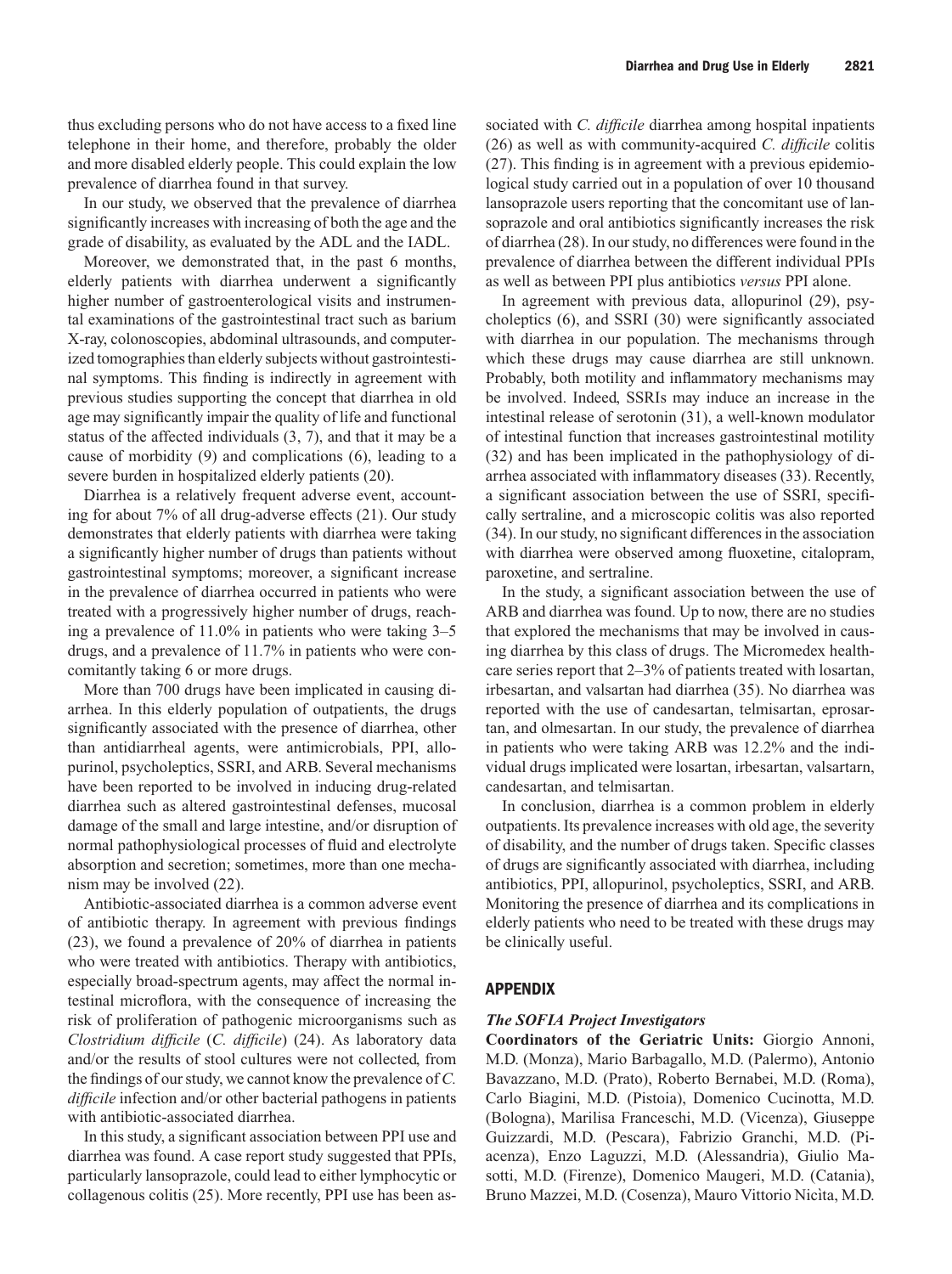(Messina), Antonio Nieddu, M.D. (Sassari), Gabriele Noro, M.D. (Trento), Giuseppe Olivari, M.D. (Venezia), Ernesto Palummeri, M.D. (Genova), Alberto Pilotto, M.D. (San Giovanni Rotondo), Domenico Policicchio, M.D. (Avellino), Demetrio Postacchini, M.D. (Fermo), Paolo Putzu, M.D. (Cagliari), Franco Rengo, M.D. (Napoli), Salvatore Tardi, M.D, (Matera).

**General Practitioners:** Carla Abbiati, M.D., Aldo Alpa, M.D., Ivo Antiga, M.D., Maria Rita Antonina, M.D., Leonardo Arnaboldi, M.D., Emanuela Ballotti, M.D., Nadia Bargellini, M.D., Giorgio Barisone, M.D., Marco Battelli, M.D., Gizela Beccari, M.D., Erasmo Bitetti, M.D., Anna Bologni, M.D., Patrizia Bongera, M.D., Mario Bortot, M.D., Luigi Bracalenti, M.D., Giuseppe Buonono, M.D., Mirco Busolo, M.D., Maria Cristina Campanini, M.D., Ludovica Caputo, M.D., Alessandro Cartei, M.D., Paolo Cascavilla, M.D., Luciano Casciaro, M.D., Eleonora Casula, M.D., Lucia Cesarone, M.D., Damiano Chiesa, M.D., Francesco Chiumeo, M.D., Antonio Ciciarello, M.D., Gaetano Cincotta, M.D., Gianni Corò, M.D., Sergio Corona, M.D., Marco Corsini, M.D., Cristoforo Cosola, M.D., Antonio Dainese, M.D., Matteo Danza, M.D., Rudy De Bastiani, M.D., Pasqualina De Cesare, M.D., Giuseppe De Facci, M.D., Roberto De Lorenzo, M.D., Antonio Domenico De Vuono, M.D., Paolo Della Piccola, M.D., Giovanni D'Errico, M.D., Giorgio Di Benedetto, M.D., Maurizio Dodaro, M.D., Maria Ercolino, M.D., Paolo Fatarella, M.D., Felice Fazzari, M.D., Giampiero Fiorese, M.D., Giuseppe Foco, M.D., Giuseppe Formicola, M.D., Fabrizio Franchi, M.D., Daniele Fronges, M.D., Maria Assunta Gaetano, M.D., Gabriella Giordano, M.D., Mario Guarino, M.D., Daniela Guasti, M.D., Albino Mayom Kuel, M.D., Marija Kusanovič, M.D., Daniela Lanzavecchia, M.D., Maria Cristina Lofiego, M.D., Elettra Lorenzano, M.D., Cristiano Losi, M.D., Fabrizio Magrini, M.D., Nicola Maria Mancini, M.D., Alessandro Mander, M.D., Mirko Manneschi, M.D., Riccardo Marchi, M.D., Gianni Maronato, M.D., Valerio Marsala, M.D., Raffaele Mascia, M.D., Vincenzo Matuonto, M.D., Maria Lucia Mauceri, M.D., Pier Alvise Mazzi, M.D., Antonino Mezzapica, M.D., Francesco Mochi, M.D., Grazia Molenda, M.D., Franco Morelli, M.D., Davide Morsia, M.D., Maria Clara Mosna, M.D., Antonio Muglia, M.D., Paolo Murgia, M.D., Maurizio Muscetta, M.D., Stelio Muscetta, M.D., Pietro Nucci, M.D., Giovanni Olimpi, M.D., Walter Orro, M.D., Cristina Poletto, M.D., Isabella Pia Palmieri, M.D., Guido Pastacaldi, M.D., Caterina Pastori, M.D., Gabriele Pieresca, M.D., Mario Pietragalla, M.D., Sebastiano Pilo, M.D., Sonia Poggesi, M.D., Luca Poli, M.D., Antonietta Ricciardi, M.D., Vito Riggi, M.D., Vincenzo Romano, M.D., Tolmino Rossi, M.D., Alberto Saccarello, M.D., Ada Salatino, M.D., Roberto Salvati, M.D., Antonio Sannino, M.D., Mario Santelli, M.D., Adolfo Santucci, M.D., Guido Maria Saponaro, M.D., Aldo Schergna, M.D., Ciro Schiavone, M.D., Renato Sammarco, M.D., Giovanni Scornavacca, M.D., Daniela Serena, M.D., Giuseppe Silvino, M.D., Lucia Sistilli, M.D., Stefano Soldan, M.D., Aldo Soro, M.D., Romano Tatti, M.D., Laura Tempestini, M.D., Domenico Testini, M.D., Andrea Tibeloli Carnevali, M.D., Barbara Toniolo, M.D., Roberto Torselli, M.D., Luca Tremul, M.D., Francesco Trevisan, M.D., Placido Trifilò, M.D., Tullio Cimenti, M.D., Salvatore Valente, M.D., Carlo Enrico Vannucchi, M.D., Paola Giselda Vencato, M.D., Glauco Vigotti, M.D., Gavino Virdis, M.D., Francesco Zaccaro, M.D., Stefano Zanzot, M.D., Filippo Mario Pio Zingone, M.D., Anna Maria Zirillo, M.D.

## **ACKNOWLEDGMENTS**

This work was supported by grants from Ministero della Salute, IRCCS Research Program 2006-2008, Line 2: "Malattie di rilevanza sociale."

# **STUDY HIGHLIGHTS**

## **What Is Current Knowledge**

- Diarrhea can significantly impair the quality of life and functional status in old age and may be a cause of mor-
- bidity and mortality.<br>
No large epidemiological studies have explored the prevalence of diarrhea in elderly outpatients and its association with drug use in Italy.

## **What Is New Here**

- This is a large epidemiological study on elderly outpatients evaluating the prevalence of diarrhea and the
- risk of diarrhea associated with drug use.<br>
The prevalence of diarrhea increases with old age, the severity of disability, and the number of drugs.
- $\bullet$  The use of antibiotics, proton pump inhibitors, allopurinol, psycholeptics, selective serotonin reuptake inhibitors, and angiotensin II receptor blockers is significantly associated with diarrhea in elderly outpatients.

**Reprint requests and correspondence:** Alberto Pilotto, M.D., Geriatric Unit and Gerontology, Geriatrics Research Laboratory, Department of Medical Sciences, IRCCS "Casa Sollievo della Sofferenza," Viale Cappuccini 1, San Giovanni Rotondo (FG) I-71013, Italy.

*Received February 21, 2008; accepted June 8, 2008.*

## **REFERENCES**

- 1. Talley NJ, O'Keefe EA, Zinsmeister AR, et al. Prevalence of gastrointestinal symptoms in the elderly: A population-based study. Gastroenterology 1992;102:895– 901.
- 2. Scallan E, Majowicz SE, Hall G, et al. Prevalence of diarrhoea in the community in Australia, Canada, Ireland, and the United States. Int J Epidemiol 2005;34:454–60.
- 3. Herikstad H, Yang S, Van Gilder TJ, et al. A populationbased estimate of the burden of diarrhoeal illness in the United States: FoodNet, 1996–7. Epidemiol Infect 2002;129:9–17.